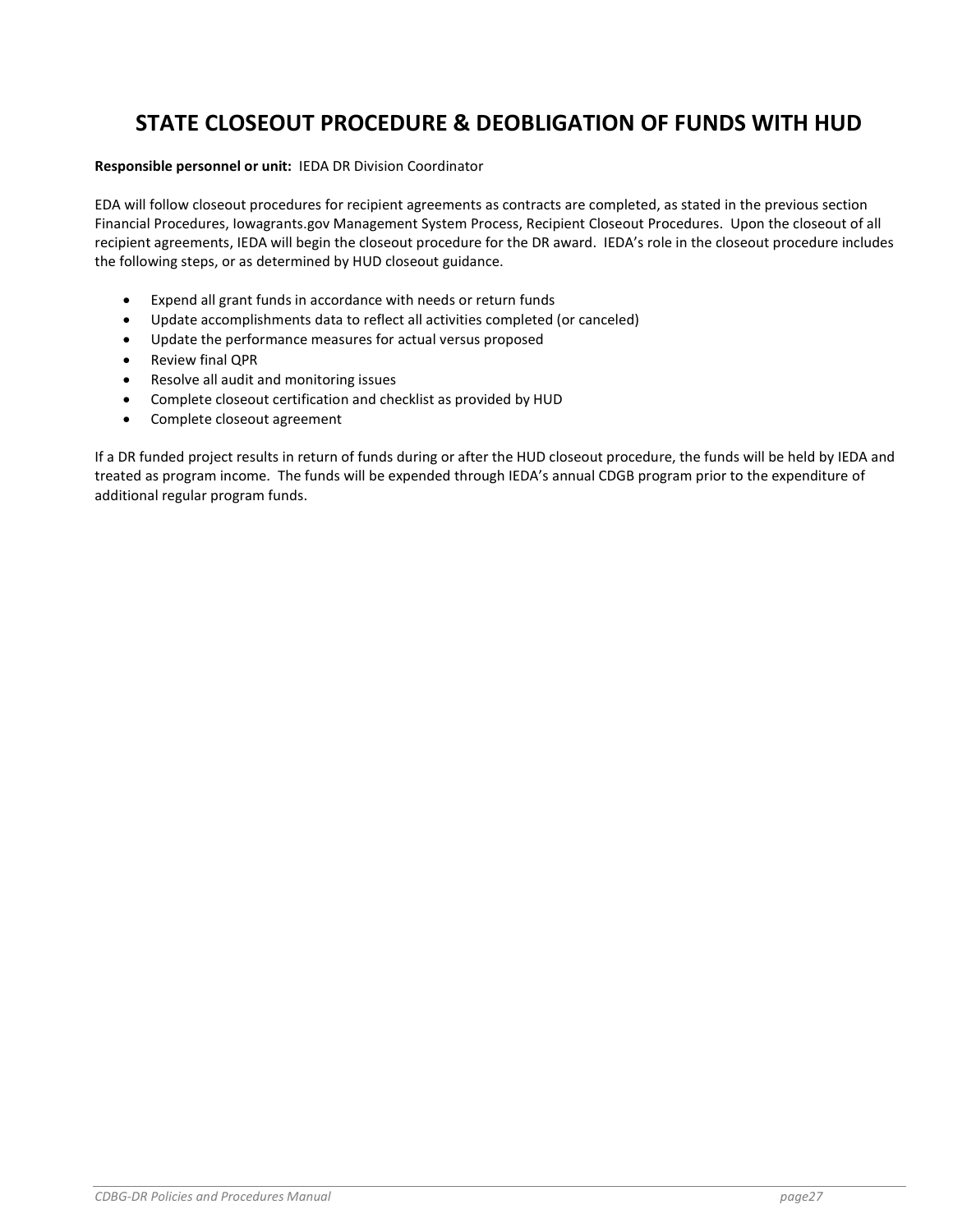# STATE PROCUREMENT POLICY

#### Community Development Block Grant Disaster Recovery Procurement Policies and Procedures

2 CFR 200.317 provides that subrecipients of a state that is administering federal funds will follow sections 200.318 General procurement standards through 200.326 Contract provisions. However, 24 CFR 570.489(g), set out in full below, enables states that administer Community Development Block Grant funds to adopt procurement standards other than those set out in 2 CFR Part 200 for units of local government that are subrecipients of CDBG funds.

24 CFR 570.489 (g) Procurement: When procuring property or services to be paid for in whole or in part with CDBG funds, the State shall follow its procurement policies and procedures. The State shall establish requirements for procurement policies and procedures for units of general local government, based on full and open competition. Methods of procurement (e.g., small purchase, sealed bids/formal advertising, competitive proposals, and noncompetitive proposals) and their applicability shall be specified by the State. Cost plus a percentage of cost and percentage of construction costs methods of contracting shall not be used. The policies and procedures shall also include standards of conduct governing employees engaged in the award or administration of contracts. (Other conflicts of interest are covered by § 570.489(h).) The State shall ensure that all purchase orders and contracts include any clauses required by Federal statutes, Executive orders, and implementing regulations. The State shall make subrecipient and contractor determinations in accordance with the standards in 2 CFR 200.330.

The regulation also allows the State to follow its own procurement policies and procedures to govern state-initiated procurement. The Code of Iowa 11.117 & 11.118 pertain to procurement standards by state agencies. Specifically, IAC 11.117.1(2) and 11.118.2(8A) states that Department and agencies shall follow procurement policies regardless of the funding source supporting the procurement (if allowable). Iowa Code 11.117 and 11.118 are found in the Appendix J to this Policy and Procedure Manual.

The State of Iowa, in its administration of the CDBG-DR grant, hereby establishes the following procurement standards for subrecipients of CDBG-DR funding that are units of local government.

IEDA Project Managers are responsible for compliance of sub-recipients to the procurement policy. IEDA project managers are listed on page 5 of this policy and procedure manual.

#### Procurement Standards

#### General (Replaces 2 CFR 200.318)

Subrecipients of the CDBG-DR program must maintain oversight to ensure that contractors perform in accordance with the terms, conditions, and specifications of their contracts or purchase orders.

The subrecipient alone shall be responsible, in accordance with good administrative practice and sound business judgment, for the settlement of all contractual and administrative issues arising out of procurements. These issues include, but are not limited to, source evaluation, protests, disputes, and claims. These standards do not relieve the subrecipient of any contractual responsibilities under its contracts.

Responsible unit: IEDA disaster project managers verified via monitoring.

#### Conflicts of interest in awarding contracts (Replaces 2 CFR 200.318)

The subrecipient must maintain written standards of conduct covering and governing the actions of its employees engaged in the selection, award and administration of contracts. No employee, officer, or agent may participate in the selection, award, or administration of a contract supported by a Federal award if he or she has a real or apparent conflict of interest. Such a conflict of interest would arise when the employee, officer, or agent, any member of his or her immediate family, his or her partner, or an organization which employs or is about to employ any of the parties indicated herein, has a financial or other interest in or a tangible personal benefit from a firm considered for a contract. The officers, employees, and agents of the subrecipient may neither solicit nor accept gratuities, favors, or anything of monetary value from contractors or parties to subcontracts. If the subrecipient has a parent, affiliate, or subsidiary organization that is not a state, local government, or Indian tribe, the subrecipient must also maintain written standards of conduct covering organizational conflicts of interest. Organizational conflicts of interest means that because of relationships with a parent company, affiliate, or subsidiary organization, the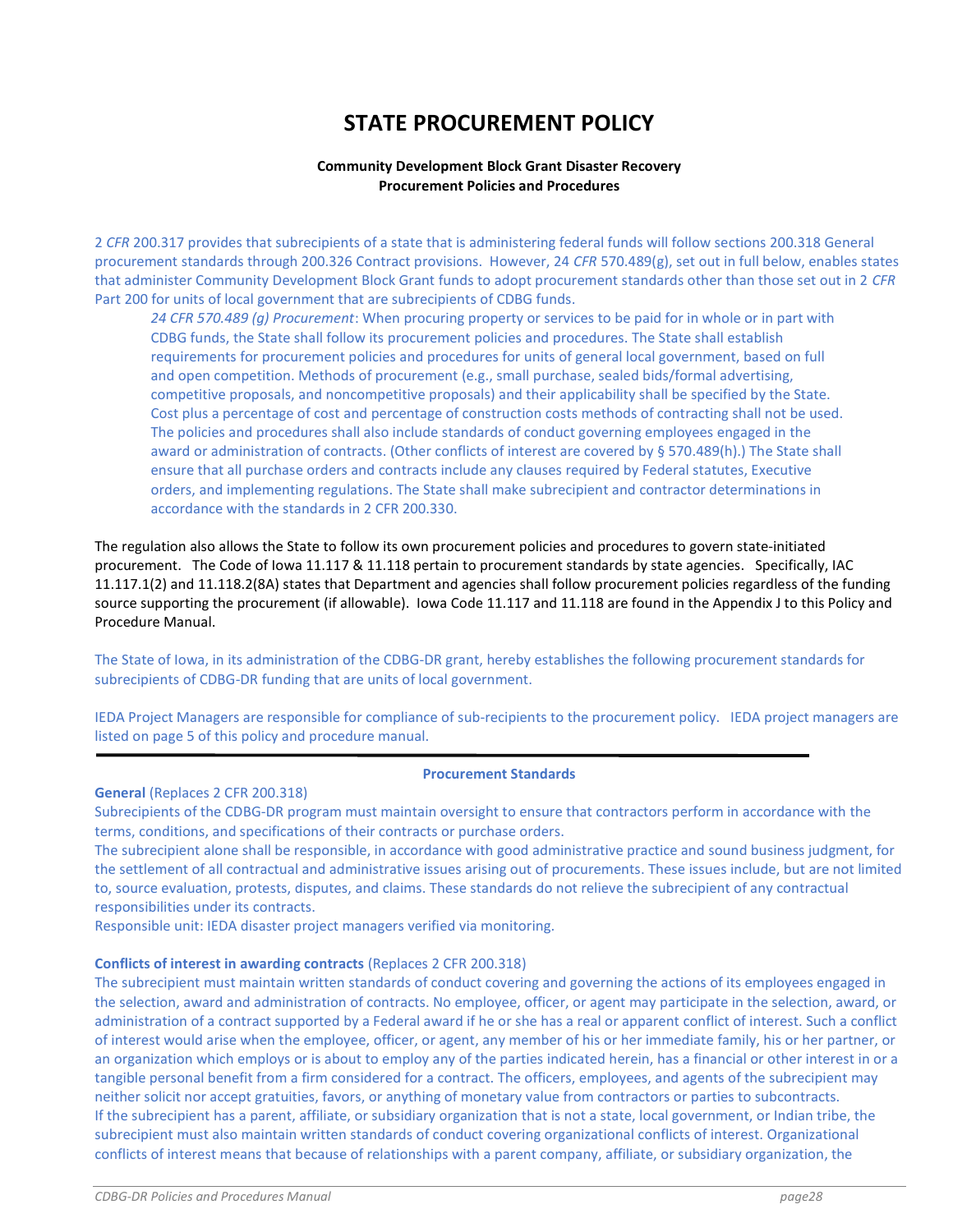subrecipient is unable or appears to be unable to be impartial in conducting a procurement action involving a related organization.

IEDA may terminate contracts with any CDBG-DR subrecipient that violates this policy and may require full repayment of funds issued to the subrecipient.

Responsible unit: IEDA disaster project managers verified via monitoring.

#### Best Cost (Replaces 2 CFR 200.318)

The subrecipient's procedures must avoid acquisition of unnecessary or duplicative items. Consideration should be given to consolidating or breaking out procurements to obtain a more economical purchase. Where appropriate, an analysis will be made of lease versus purchase alternatives, and any other appropriate analysis to determine the most economical approach. The subrecipient is encouraged to use value engineering clauses in contracts for construction projects of sufficient size to offer reasonable opportunities for cost reductions. Value engineering is a systematic and creative analysis of each contract item or task to ensure that its essential function is provided at the overall lower cost.

responsible unit: IEDA disaster project managers verified via monitoring and/or state auditor.

#### Responsible Contractors (Replaces 2 CFR 200.318)

The subrecipient must award contracts only to responsible contractors possessing the ability to perform successfully under the terms and conditions of a proposed procurement. Consideration will be given to such matters as contractor integrity, compliance with public policy, record of past performance, and financial and technical resources.

Awards must not be made to parties listed on the governmentwide Excluded Parties List System in the System for Award Management (SAM), in accordance with the OMB guidelines at 2 CFR 180 that implement Executive Orders 12549 (3 CFR Part 1986 Comp., p. 189) and 12689 (3 CFR Part 1989 Comp., p. 235), ''Debarment and Suspension.'' The Excluded Parties List System in SAM contains the names of parties debarred, suspended, or otherwise excluded by agencies, as well as parties declared ineligible under statutory or regulatory authority other than Executive Order 12549.

The subrecipient must maintain records sufficient to detail the history of procurement. These records will include, but are not necessarily limited to the following:

- 1. rationale for the method of procurement
- 2. selection of contract type
- 3. contractor selection or rejection
- 4. the basis for the contract price.

responsible unit: IEDA disaster project managers verified via monitoring and/or state auditor. SAM verification checked by IEDA Audit Coordinator via submitted IowaGrants form.

#### Competition (Replaces 2 CFR 200.319)

All procurement transactions must be conducted in a manner providing full and open competition consistent with the standards of this section. In order to ensure objective contractor performance and eliminate unfair competitive advantage, contractors that develop or draft specifications, requirements, statements of work, or invitations for bids or requests for proposals shall be excluded from competing for such procurements. IEDA will consider requests for waivers of this provision. The subrecipient must make a sufficient showing that the number of contractors that provide the goods or services is insufficient that it is necessary to not exclude contractors that developed or drafted specifications, requirements, statements of work, or invitations for bids or requests for proposals.

Examples restrictions on competition include but are not limited to:

- (1) Placing unreasonable requirements on firms in order for them to qualify to do business;
- (2) Requiring unnecessary experience and excessive bonding;
- (3) Noncompetitive pricing practices between firms or between affiliated companies;
- (4) Noncompetitive contracts to consultants that are on retainer contracts;
- (5) Organizational conflicts of interest;
- (6) Specifying only a "brand name" product instead of allowing "an equivalent" product to be offered and describing the performance or other relevant requirements of the procurement; and
- (7) Any arbitrary action in the procurement process.

The subrecipient must conduct procurement in a manner that prohibits the use of statutorily or administratively imposed state, local, or tribal geographical preferences in the evaluation of bids or proposals, except in those cases where applicable Federal or State of Iowa law expressly mandates or encourages geographic preference. Nothing in this section preempts state licensing laws.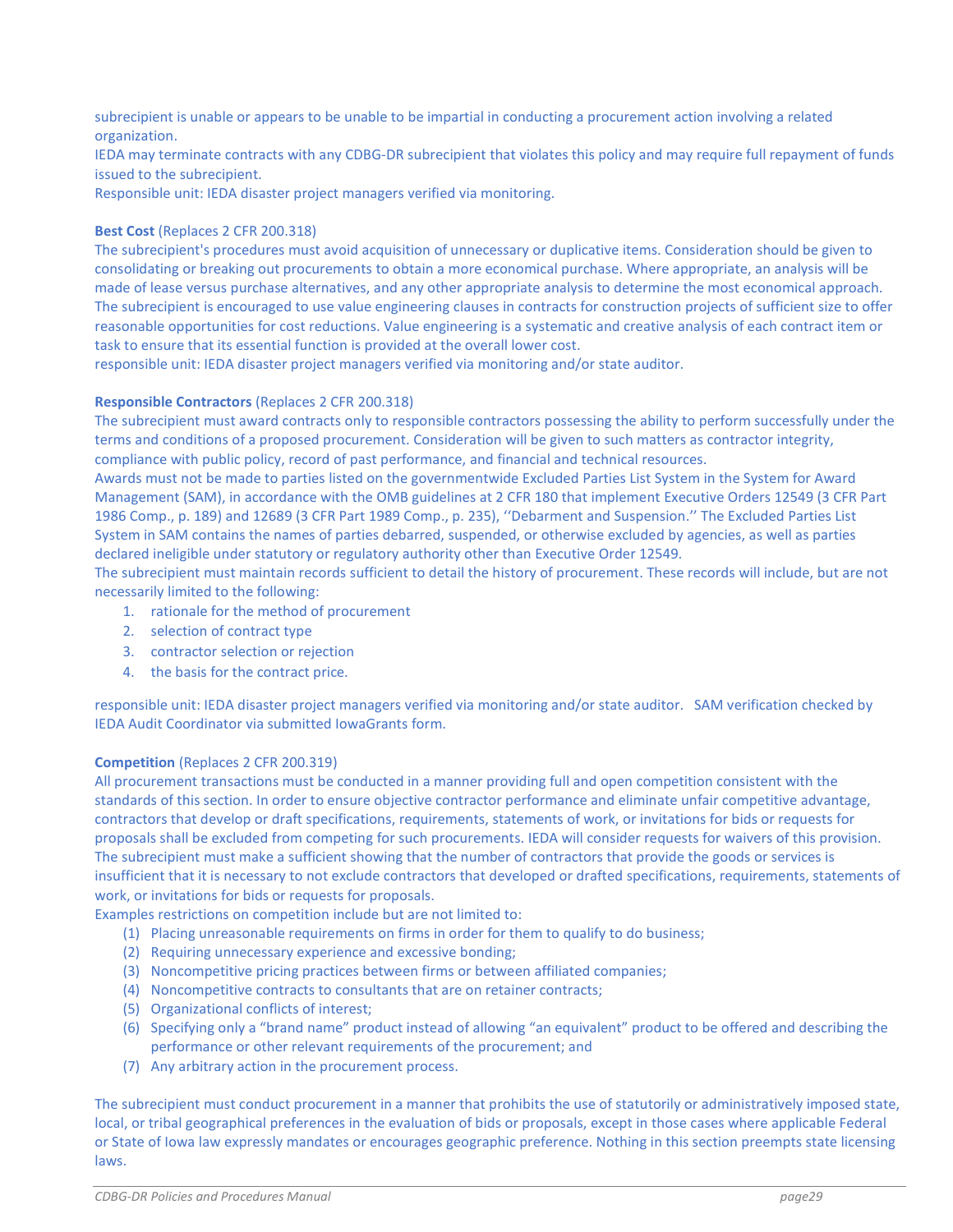When contracting for architectural and engineering (A/E) services, geographic location may be a selection criterion, provided that an appropriate number of qualified firms remain, given the nature and size of the project, to compete for the contract.

The subrecipient must have written procedures for procurement transactions. These procedures must ensure that all solicitations:

(1) Incorporate a clear and accurate description of the technical requirements for the material, product, or service to be procured. Such description must not, in competitive procurements, contain features which unduly restrict competition. The description may include a statement of the qualitative nature of the material, product or service to be procured and, when necessary, must set forth those minimum essential characteristics and standards to which it must conform if it is to satisfy its intended use. Detailed product specifications should be avoided. When it is impractical or not reasonably feasible to make a clear and accurate description of the technical requirements, a "brand name or equivalent" description may be used as a means to define the performance or other salient requirements of procurement. The specific features of the named brand which must be met by offers must be clearly stated; and

(2) Identify all requirements which the offerors must fulfill and all other factors to be used in evaluating bids or proposals. Responsible unit: IEDA disaster project managers verified via monitoring and/or state auditor

Types of Procurement (Replaces 2 CFR 200.320)( based on Iowa Code section 11.118)

- 1. Small: Estimated annual value does not exceed \$5,000 and does not exceed \$15,000 for multiyear contracts: For supplies and services only. The subrecipient does not need to solicit competitive quotations if the subrecipient considers the price to be reasonable. To the extent practicable, the subrecipient must distribute such procurement equitably among qualified suppliers.
- 2. Simple: Estimated annual value exceeds \$5,000 but less than \$50,000 per year and does not exceed \$150,000 for multiyear contracts: For non-engineering and architectural services and supplies only. The subrecipient may use an informal competitive selection process to engage a service provider. Informal selection means price or rate quotations must be obtained from an adequate number of qualified sources. The subrecipient may contact the prospective service providers in person, by telephone, fax, email or letter. The subrecipient should solicit at least three prospective service providers. The sub recipient must justify, to IEDA's satisfaction, contacting fewer than three service providers. The justification shall be included in the contract file.
- 3. Professional: Estimated annual value exceeds \$50,000 per year and exceeds \$150,000 for multiyear contracts: For supplies and services and ALL engineering and architectural services, a subrecipient shall use a formal *competitive* selection process to procure the goods or services.
- 4. Sealed bids: (formal advertising): The sealed bid method is the preferred method for procuring construction. Bids are publicly solicited and a firm fixed price contract (lump sum or unit price) is awarded to the responsible bidder whose bid, conforming with all the material terms and conditions of the invitation for bids, is the lowest in price. The procurement lends itself to a firm fixed price contract and the selection of the successful bidder can be made principally on the basis of price. A complete, adequate, and realistic specification or purchase description will be developed before bidding.

The following requirements apply:

- 1. Bids must be solicited from an adequate number of known suppliers, providing them sufficient response time prior to the date set for opening the bids, and the invitation for bids must be publicly advertised (not required for nonprofit entities);
- 2. The invitation for bids, which will include any specifications and pertinent attachments, must define the items or services in order for the bidder to properly respond;
- 3. All bids will be opened at the time and place prescribed in the invitation for bids, and the bids must be opened publicly;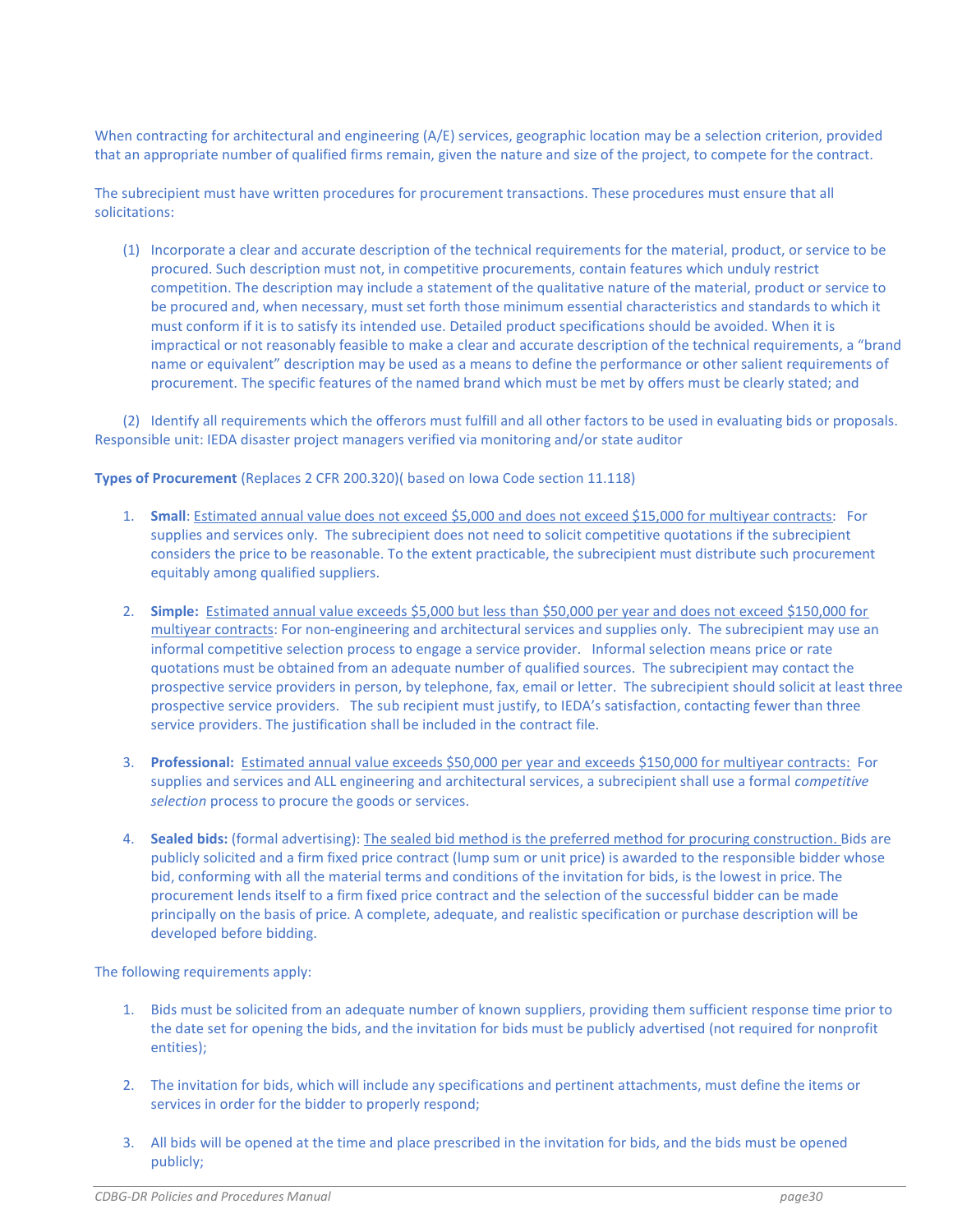- 4. The subrecipient shall enter into a firm fixed price contract award with the lowest responsive and responsible bidder. Where specified in bidding documents, factors such as discounts, transportation cost, and life cycle costs must be considered in determining which bid is lowest. Payment discounts will only be used to determine the low bid when prior experience indicates that such discounts are usually taken advantage of; and
- 5. Any or all bids may be rejected if there is a sound documented reason.

Competitive Selection Process: The technique of competitive proposals is normally conducted with more than one source submitting an offer, and either a fixed price or cost-reimbursement type contract is awarded. It is generally used when a sealed bidding process is not appropriate. If this method is used, the following requirements apply:

- (1) Requests for proposals must be publicized and identify all evaluation factors and their relative importance. Any response to publicized requests for proposals must be considered to the maximum extent practical;
- (2) Proposals must be solicited from an adequate number of qualified sources;
- (3) The subrecipient must have a written method for conducting technical evaluations of the proposals received and for selecting recipients;
- (4) Contracts must be awarded to the responsible firm whose proposal is most advantageous to the program, with price and other factors considered; and
- (5) The subrecipient may use competitive proposal procedures for qualifications-based procurement of architectural/engineering (A/E) professional services whereby competitors' qualifications are evaluated and the most qualified competitor is selected, subject to negotiation of fair and reasonable compensation. The method, where price is not used as a selection factor, can only be used in procurement of A/E professional services. It cannot be used to purchase other types of services though A/E firms are a potential source to perform the proposed effort.

Noncompetitive proposals: Procurement by noncompetitive proposals is procurement through solicitation of a proposal from only one source and may be used only when one or more of the following circumstances apply:

(1) The item is available only from a single source. This type of procurement is referred to as sole-source procurement;

- (2) The public exigency or emergency for the requirement will not permit a delay resulting from competitive solicitation;
- (3) The Federal awarding agency or pass-through entity expressly authorizes noncompetitive proposals in response to a written request from the non-Federal entity; or

(4) After solicitation of a number of sources, competition is determined inadequate. This type of procurement is referred to as single-source procurement.

Responsible unit: IEDA disaster project managers verified via monitoring and/or state auditor

#### Targeted Small Businesses – Minority, Disabled, and Woman Owned Businesses (Replaces 2 CFR 200.321)

The subrecipient must take all necessary affirmative steps to ensure that minority businesses, women's business enterprises, businesses owned by disabled persons, and labor surplus area firms are used when possible.

Affirmative steps must include:

(1) Placing qualified small and minority businesses, small women's business enterprises, and small businesses owned by disabled persons on solicitation lists. Link to a directory of Targeted Small Businesses in Iowa: https://iowaeda.microsoftcrmportals.com/tsb-search/;

(2) Ensuring that Targeted Small Businesses are solicited whenever they are potential sources;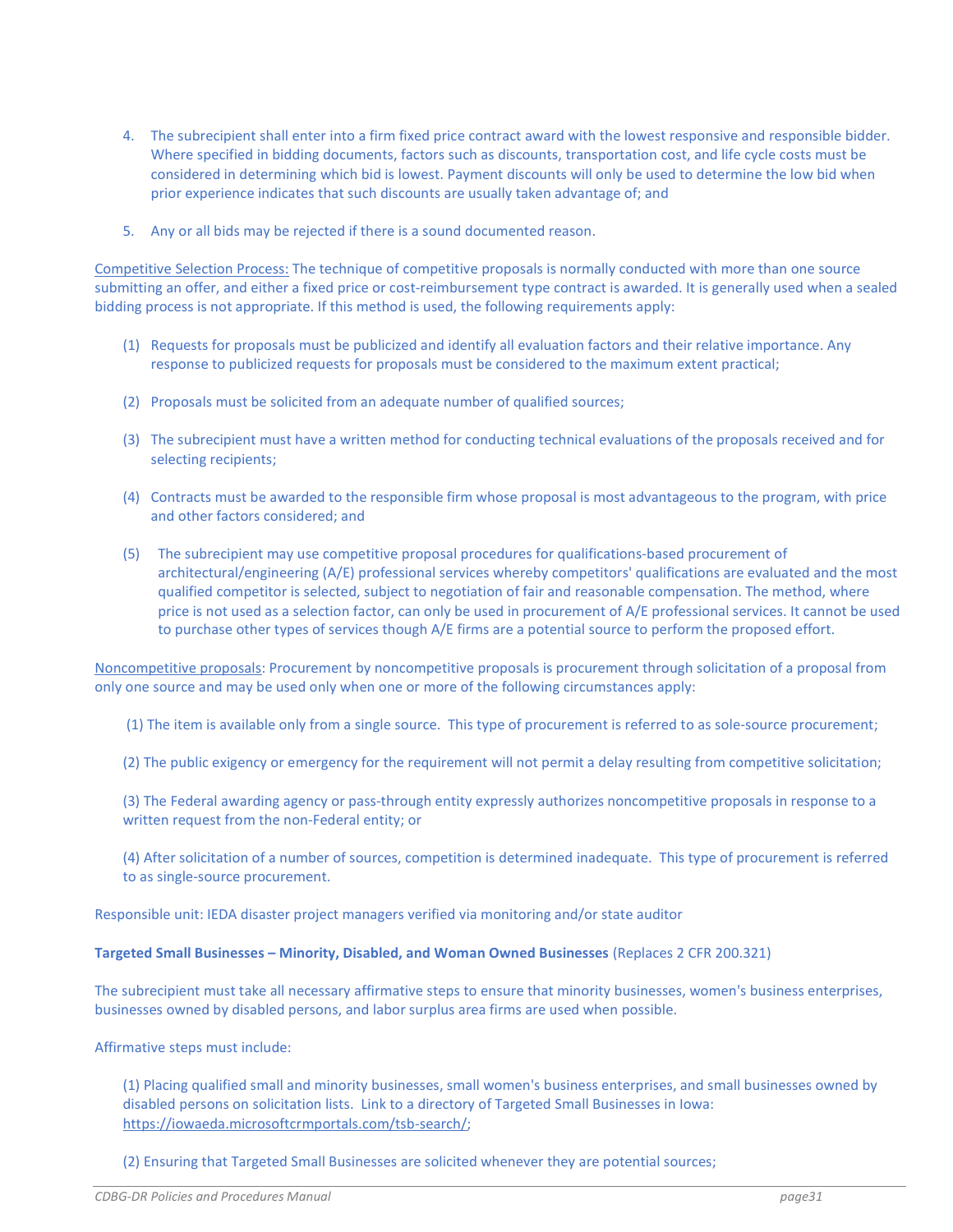(3) Dividing total requirements, when economically feasible, into smaller tasks or quantities to permit maximum participation by Targeted Small Businesses;

(4) Establishing delivery schedules, where the requirement permits, which encourage participation by Targed Small Businesses;

(5) Using the services and assistance, as appropriate, of such organizations as the Small Business Administration, the Minority Business Development Agency of the Department of Commerce and the Iowa Economic Development Targeted Small Business Program https://www.iowaeconomicdevelopment.com/tsb; and

(6) Requiring the prime contractor, if subcontracts are to be let, to take the affirmative steps listed in paragraphs (1) through (5) of this section.

Responsible unit: IEDA disaster project managers verified via monitoring

#### Recycled Content and Products (Replaces 2 CFR 200.322)

When appropriate, specifications shall include requirements for the use of recovered materials and products.

The specifications shall not restrict the use of alternative materials, exclude recovered materials, or require performance standards that exclude products containing recovered materials unless the subrecipient seeking the product can document that the use of recovered materials will impede the intended use of the product.

Responsible unit: IEDA disaster project managers verified via monitoring.

#### Cost Analysis and Contract Price (Replaces 2 CFR 200.323)

The subrecipient must perform a cost or price analysis in connection with every procurement action in excess of the small, simple and professional acquisition thresholds, including contract modifications. The method and degree of analysis is dependent on the facts surrounding the particular procurement situation, but as a starting point, the subrecipient must make independent estimates before receiving bids or proposals.

The subrecipient must negotiate profit as a separate element of the price for each contract in which there is no price competition and in all cases where cost analysis is performed. To establish a fair and reasonable profit, consideration must be given to the complexity of the work to be performed, the risk borne by the contractor, the contractor's investment, the amount of subcontracting, the quality of its record of past performance, and industry profit rates in the surrounding geographical area for similar work.

Costs or prices based on estimated costs for contracts under the Federal award are allowable only to the extent that costs incurred or cost estimates included in negotiated prices would be allowable for the subrecipient under 2 CFR 200.402 - 406.

The cost plus a percentage of cost and percentage of construction cost methods of contracting shall not be used. Responsible unit: IEDA disaster project managers verified via monitoring and/or state auditor.

#### Review of Procurement Documents and Procurement System (Replaces 2 CFR 200.324)

The subrecipient must make available upon request pre-procurement review; procurement documents, such as requests for proposals or invitations for bids; or independent cost estimates, when:

- (1) Requested by IEDA;
- (2) The procurement is expected to exceed the small, simple and professional acquisition thresholds and is to be awarded without competition or only one bid or offer is received in response to a solicitation;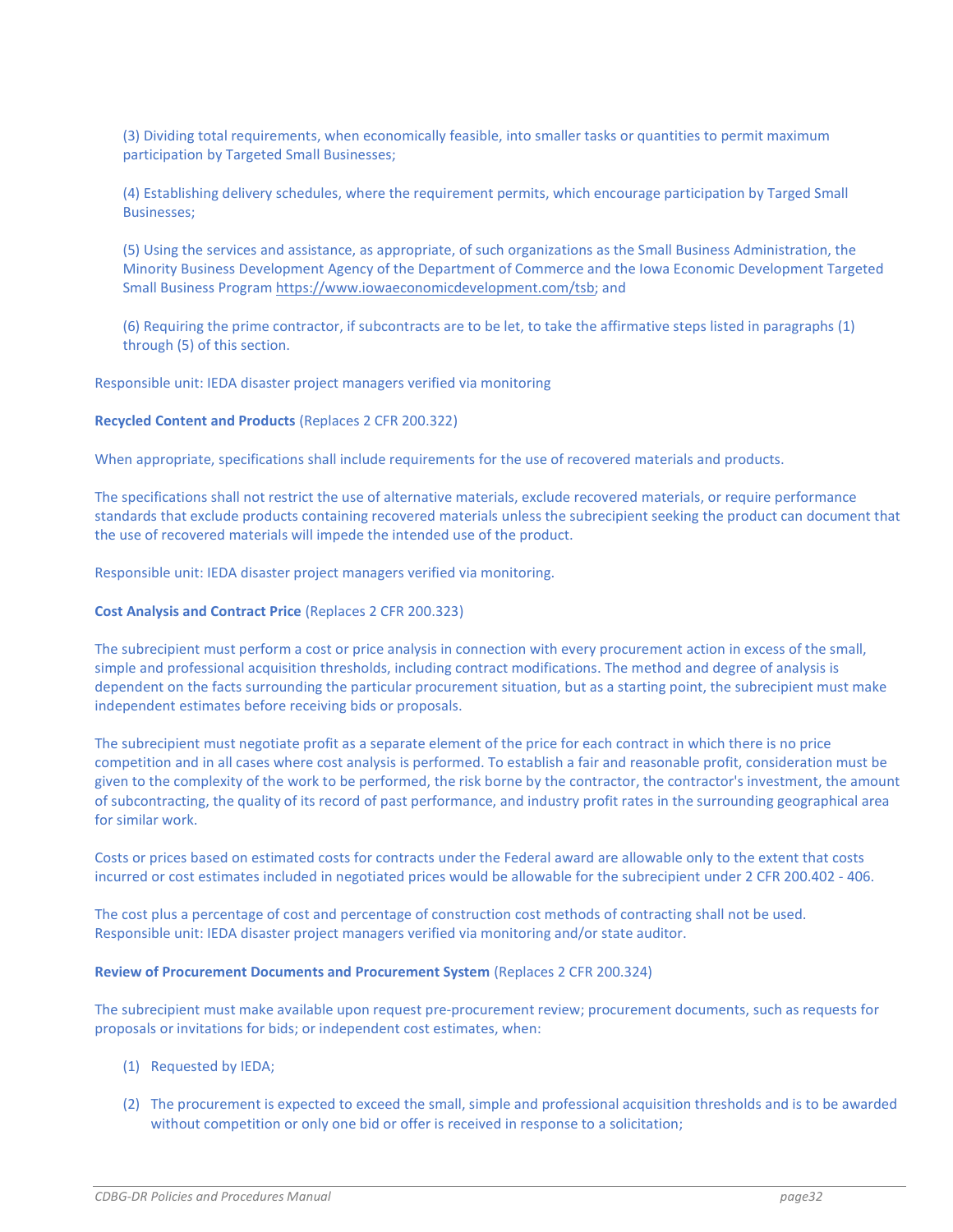(3) The procurement, which is expected to exceed the small, simple and professional acquisition thresholds, specifies a "brand name" product;

IEDA Certification: The subrecipient may request that IEDA certify that its procurement system meets these standards.

Self-certification: The subrecipient may self-certify its procurement system. Such self-certification shall not limit IEDA's right to review and survey the system. If a subrecipient self-certifies its procurement system, the IEDA may rely on written assurances from the subrecipient that it is complying with these standards. The subrecipient must cite specific policies, procedures, regulations, or standards as compliant with these requirements and make its system available for review.

Responsible unit: IEDA disaster project managers verified via monitoring and/or state auditor

#### Bonding (Replaces 2 CFR 200.325)

For construction or facility improvement contracts or subcontracts for public improvement projects and multi-family residential buildings, and new housing construction the minimum requirements shall be as follows:

- (a) A bid guarantee from each bidder equivalent to five percent of the bid price. The "bid guarantee" must consist of a firm commitment such as a bid bond, certified check, or other negotiable instrument accompanying a bid as assurance that the bidder will, upon acceptance of the bid, execute such contractual documents as may be required within the time specified.
- (b) A performance bond for 100 percent of the contract price. A "performance bond" is one executed in connection with a contract to secure fulfillment of all the contractor's obligations under such contract.
- (c) A payment bond for 100 percent of the contract price. A "payment bond" is one executed in connection with a contract to ensure that the contractor will pay as required by law all persons supplying labor and material in the execution of the work provided for in the contract.

The subrecipient may petition IEDA to accept its bonding policy, provided that IEDA has made a determination that the Federal interest is adequately protected. For housing, the recipient's city attorney has certified that public improvements referenced in Iowa Code Section 573.7 does not pertain to housing construction.

Responsible unit: IEDA disaster project managers verified via monitoring and/or state auditor

Contract Provisions (Replaces 2 CFR 200.326)

The subrecipient's contracts must contain the applicable provisions set out in Appendix Iof this procurement policy.

Responsible unit: IEDA disaster project managers verified via monitoring and/or state auditor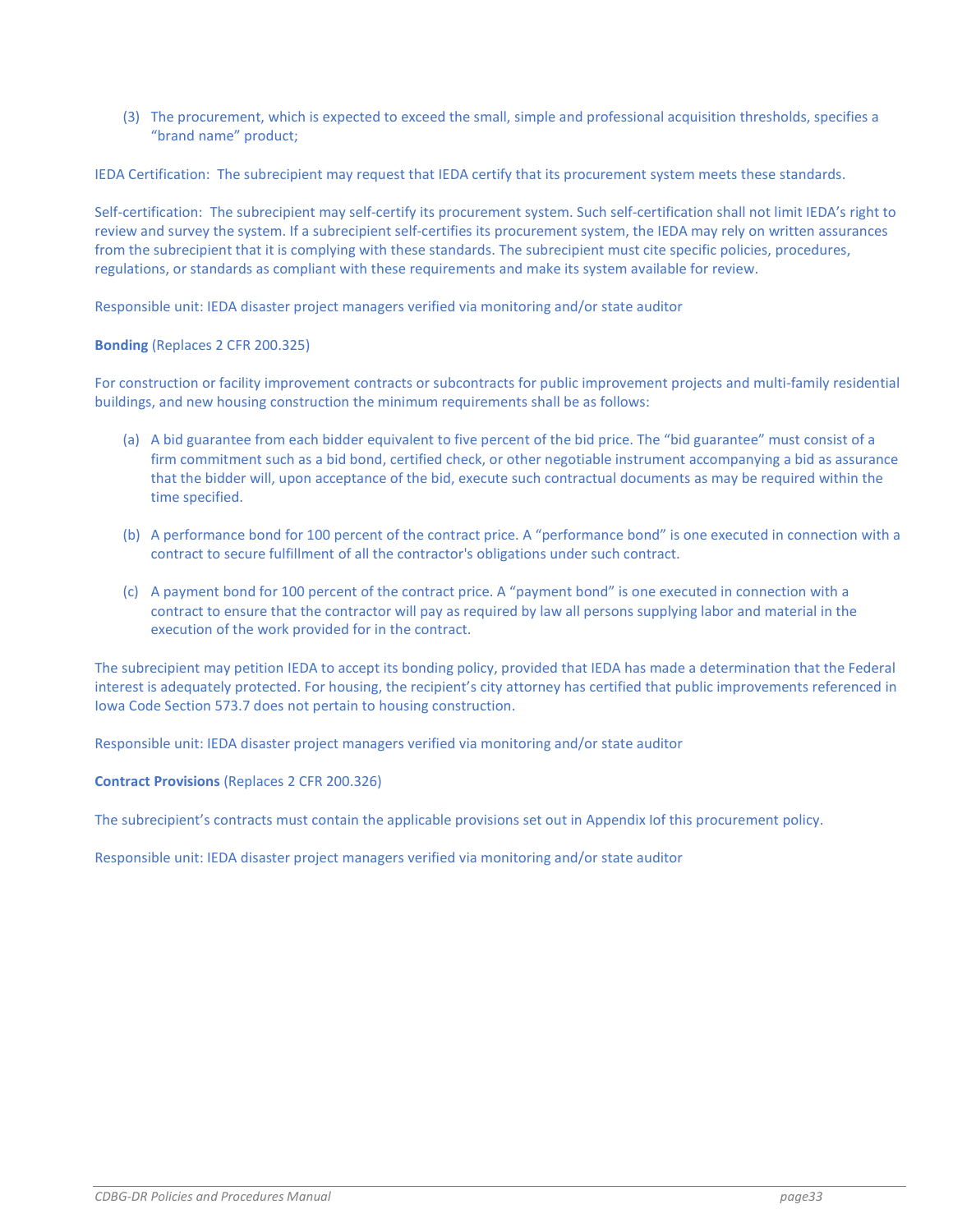#### Community Development Block Grant Disaster Recovery Recipients Procurement Policy

Appendix I: Required Contract Provisions

All project contracts shall contain at a minimum the following provisions, as appropriate. ALL CONTRACTS

### 1. Access and Maintenance of Records

Records relating to the contract, including supporting documentation, shall be retained for the greater of three years from IEDA's closeout of the program year with HUD.

At any time during normal business hours and as frequently as is deemed necessary, the contractor shall make available to the Iowa Economic Development Authority, the State Auditor, the General Accounting Office, and the Department of Housing and Urban Development, for their examination, all of its records pertaining to all matters covered by this contract and permit these agencies to audit, examine, make excerpts or transcripts from such records, contract, invoices, payrolls, personnel records, conditions of employment, and all other matters covered by this contract.

### 2. Civil Rights

The Contractor must comply with the following laws and regulations:

- Title VI of the Civil Rights Act of 1964 (P.L. 88-352). States that no person may be excluded from participation in, denied the benefits of, or subjected to discrimination under any program or activity receiving Federal financial assistance on the basis of race, color, or national origin.
- Title VIII of the Civil Rights Act of 1968 (includes affirmatively furthering fair housing requirement), as amended.
- Federal Executive Order 11063, as amended by Executive Order 12259 Equal Opportunity Housing
- Iowa Civil Rights Act of 1965. This Act mirrors the Federal Civil Rights Act.
- Section 109 of Title I of the Housing and Community Development Act of 1974, as amended (42 U.S.C. 5309). Provides that no person shall be excluded from participation in, denied the benefits of, or subjected to discrimination on the basis of race, color, national origin, sex, age, or handicap under any program or activity funded in part or in whole under Title I of the Act.
- The Age Discrimination Act of 1975, as amended (42 U.S.C. 1601 et seq.) Provides that no person on the basis of age, be excluded from participation in, be denied the benefits of or be subjected to discrimination under any program or activity receiving Federal financial assistance.
- Section 504 of the Rehabilitation Act of 1973, as amended (P.L. 93-112, 29 U.S.C. 794). Provides that no otherwise qualified individual shall solely by reason of his/her handicap be excluded from participation in, be denied the benefits of, or be discriminated against under any program or activity receiving Federal financial assistance.
- Americans with Disabilities Act (P.L. 101-336, 42 U.S.C. 12101-12213) Provides comprehensive civil rights to individuals with disabilities in the areas of employment, public accommodations, state and local government services, and telecommunications.Section 3 of the Housing and Urban Development Act of 1968, as amended (12 U.S.C. 1701u).

The purpose of section 3 of the Housing and Urban Development Act of 1968 ( 12 U.S.C. 1701u) (section 3) is to ensure that employment and other economic opportunities generated by certain HUD financial assistance shall, to the greatest extent feasible, and consistent with existing Federal, State and local laws and regulations, be directed to low- and very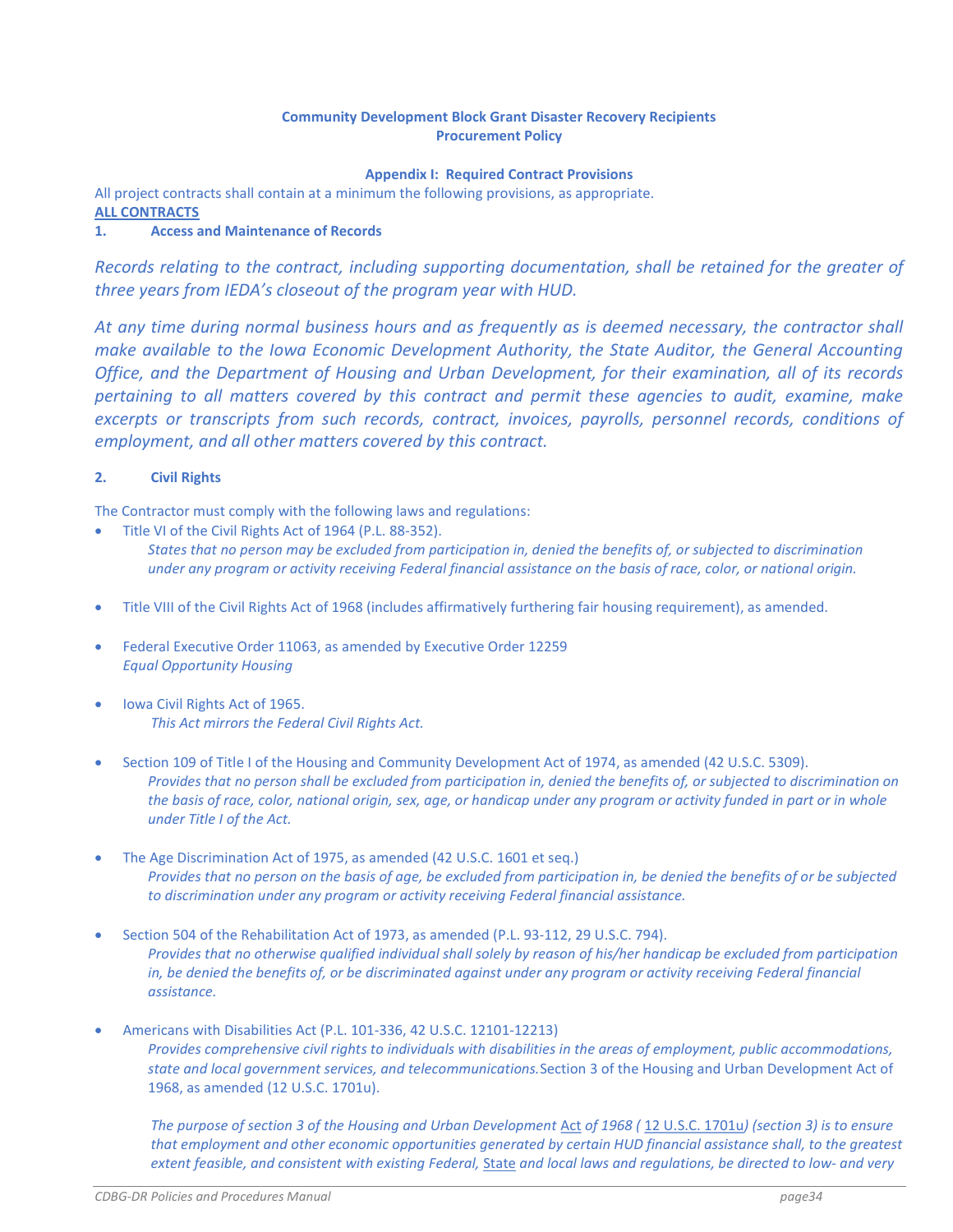low-income persons, particularly those who are recipients of government assistance for housing, and to business concerns which provide economic opportunities to low- and very low-income persons.

#### 3. Termination Clause

#### All contracts utilizing CDBG funds must contain a termination clause that specifies the following:

- Under what conditions the clause may be imposed.
- The form the termination notice must take (e.g., certified letter).
- The time frame required between the notice of termination and its effective date.
- The method used to compute the final payment(s) to the contractor.

#### 4. Certification regarding government-wide restriction on lobbying.

#### All contracts utilizing CDBG funds must contain the following certification concerning restriction of lobbying:

"The Recipient certifies, to the best of his or her knowledge and belief, that:

- i. No Federal appropriated funds have been paid or will be paid, by or on behalf of the Recipient, to any person for influencing or attempting to influence an officer or employee of any agency, a Member of Congress, an officer or employee of Congress, or an employee of a Member of Congress in connection with the awarding of any Federal contract, the making of any Federal grant, the making of any Federal loan, the entering into of any cooperative agreement, and the extension, continuation, renewal, amendment, or modification of any Federal contract, grant, loan, or cooperative agreement.
- ii. If any funds other than Federal appropriated funds have been paid or will be paid to any person for influencing or attempting to influence an officer or employee of any agency, a Member of Congress, an officer or employee, or an employee of a Member of congress in connection with this Federal contract, grant, loan, or cooperative agreement, the Recipient shall complete and submit Standard Form-LLL, "Disclosure Form to Report Federal Lobbying" in accordance with its instruction.
- iii. The Recipient shall require that the language of this certification be included in the award documents for all subawards at all tiers (including subcontracts, subgrants, and contracts under grants, loans, and cooperative agreements) and that all subrecipients shall certify and disclose accordingly.

This certification is a material representation of fact upon which reliance was placed when this transaction was made or entered into. Submission of this certification is a prerequisite for making or entering into this transaction imposed by section 1352, title 31, U.S. Code. Any person who fails to file the required certification shall be subject to a civil penalty of not less than \$10,000 and not more than \$100,000 for each such failure."

#### 5. Lead-Safe Housing Regulations (As applicable)

#### 24 CFR Part 35 et. al.

Requirements for Notification, Evaluation and Reduction of Lead-Based Paint Hazards in Federally Owned Residential Properties and Housing Receiving Federal Assistance, Final Rule

#### 6. Recycled Materials

When appropriate, specifications shall include requirements for the use of recovered materials and products.

The specifications shall not restrict the use of alternative materials, exclude recovered materials, or require performance standards that exclude products containing recovered materials unless the subrecipient seeking the product can document that the use of recovered materials will impede the intended use of the product.

#### ALL CONTRACTS IN EXCESS OF \$10,000

#### Federal Executive Orders 11246 and 11375:

Provides that no one be discriminated in employment. "During the performance of this contract, the contractor agrees as follows: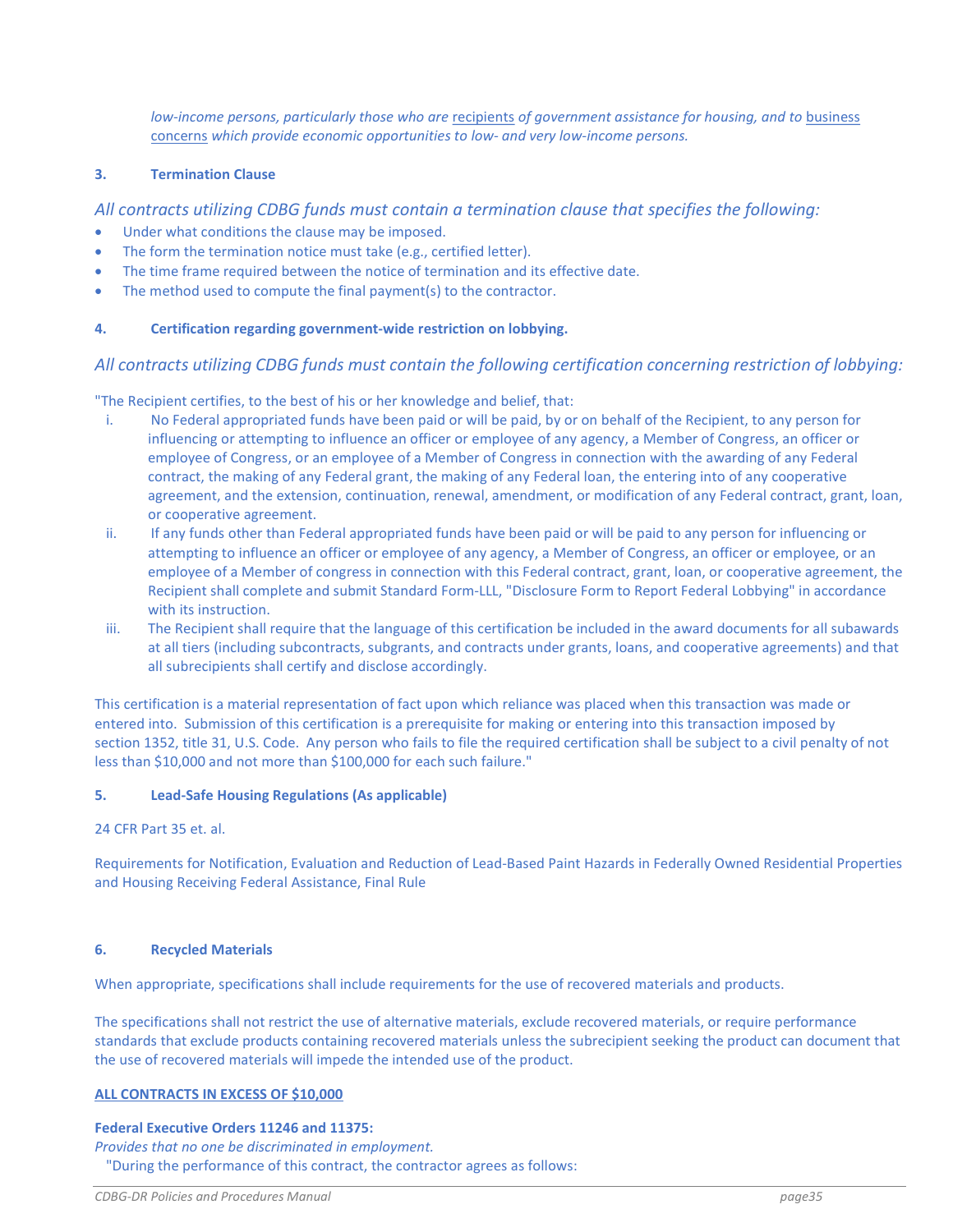- (1) The contractor will not discriminate against any employee or applicant for employment because of race, color, religion, sex, or national origin. The contractor will take affirmative action to ensure that applicants are employed, and that employees are treated during employment, without regard to their race, color, religion, sex, or national origin. Such action shall include, but not be limited to the following: employment, upgrading, demotion, or transfer; recruitment or recruitment advertising; layoff or termination; rates of pay or other forms of compensation; and selection for training, including apprenticeship. The contractor agrees to post in conspicuous places, available to employees and applicants for employment, notices to be provided by the contracting officer setting forth the provisions of this nondiscrimination clause.
- (2) The contractor will, in all solicitations or advertisements for employees placed by or on behalf of the contractor, state that all qualified applicants will receive consideration for employment without regard to race, color, religion, sex, or national origin.
- (3) The contractor will send to each labor union or representative of workers with which he has a collective bargaining agreement or other contract or understanding, a notice, to be provided by the agency contracting officer, advising the labor union or workers' representative of the contractor's commitments under Section 202 of the Executive Order No. 11246 of September 24, 1965, and shall post copies of the notice in conspicuous places available to employees and applicants for employment.
- (4) The contractor will comply with all provisions of Executive Order No. 11246 of September 24, 1965, and of the rules, regulations, and relevant orders of the Secretary of Labor.
- (5) The contractor will furnish all information and reports required by Executive Order No. 11246 of September 24, 1965, and by the rules, regulations, and orders of the Secretary of Labor, or pursuant thereto, and will permit access to his books, records, and accounts by the contracting agency and the Secretary of Labor for purposes of investigation to ascertain compliance with such rules, regulations, and orders.
- (6) In the event of the contractor's non-compliance with the nondiscrimination clause of this contract or with any of such rules, regulations, or orders, this contract may be canceled, terminated or suspended in whole or in part and the contractor may be declared ineligible for further Government contracts in accordance with procedures authorized in Executive Order No. 11246 of September 24, 1965, and such other sanctions may be imposed and remedies invoked as provided in Executive Order No. 11246 of September 24, 1965, or by rule, regulation, or order of the Secretary of Labor, or as otherwise provided by law.
- (7) The contractor will include the provisions of Paragraphs (1) through (7) in every subcontract or purchase order unless exempted by rules, regulations, or orders of the Secretary of Labor issued pursuant to Section 204 of Executive Order No. 11246 of September 24, 1965, so that such provisions will be binding upon each subcontractor or vendor. The contractor will take such action with respect to any subcontract or purchase order as the contracting agency may direct as a means of enforcing such provisions including sanctions for noncompliance: Provided, however, that in the event the contractor becomes involved in, or is threatened with, litigation with a subcontractor or vendor as a result of such direction by the contracting agency, the contractor may request the United States to enter into such litigation to protect the interests of the United States.

#### ALL CONTRACTS IN EXCESS OF \$100,000

#### Clean Air and Water Acts:

- Section 306 of the Clean Air Acts (42 U.S.C. 1857(h)).
- Section 508 of the Clean Water Act (33 U.S.C. 1368).
- Executive Order 11738. Providing administration of the Clean Air and Water Acts

#### Clean Air and Water Acts - required clauses:

This clause is required in all third party contracts involving projects subject to the Clean Air Act (42 U.S.C. 1857 et seq.), the Federal Water Pollution Control Act (33 U.S.C. 1251 et seq.), and the regulations of the Environmental Protection Agency with respect to 40 CFR Part 15, as amended. It should also be mentioned in the bid document.

During the performance of this contract, the CONTRACTOR agrees as follows:

- (1) The CONTRACTOR will certify that any facility to be utilized in the performance of any nonexempt contract or subcontract is not listed on the Excluded Party Listing System pursuant to 40 CFR 32.
- (2) The CONTRACTOR agrees to comply with all the requirements of Section 114 of the Clean Air Act, as amended, (42 U.S.C. 1857c-8) and Section 308 of the Federal Water Pollution Control Act, as amended (33 U.S.C. 1318) relating to inspection, monitoring, entry, reports, and information, as well as all other requirements specified in said Section 114 and Section 308, and all regulations and guidelines issued thereunder.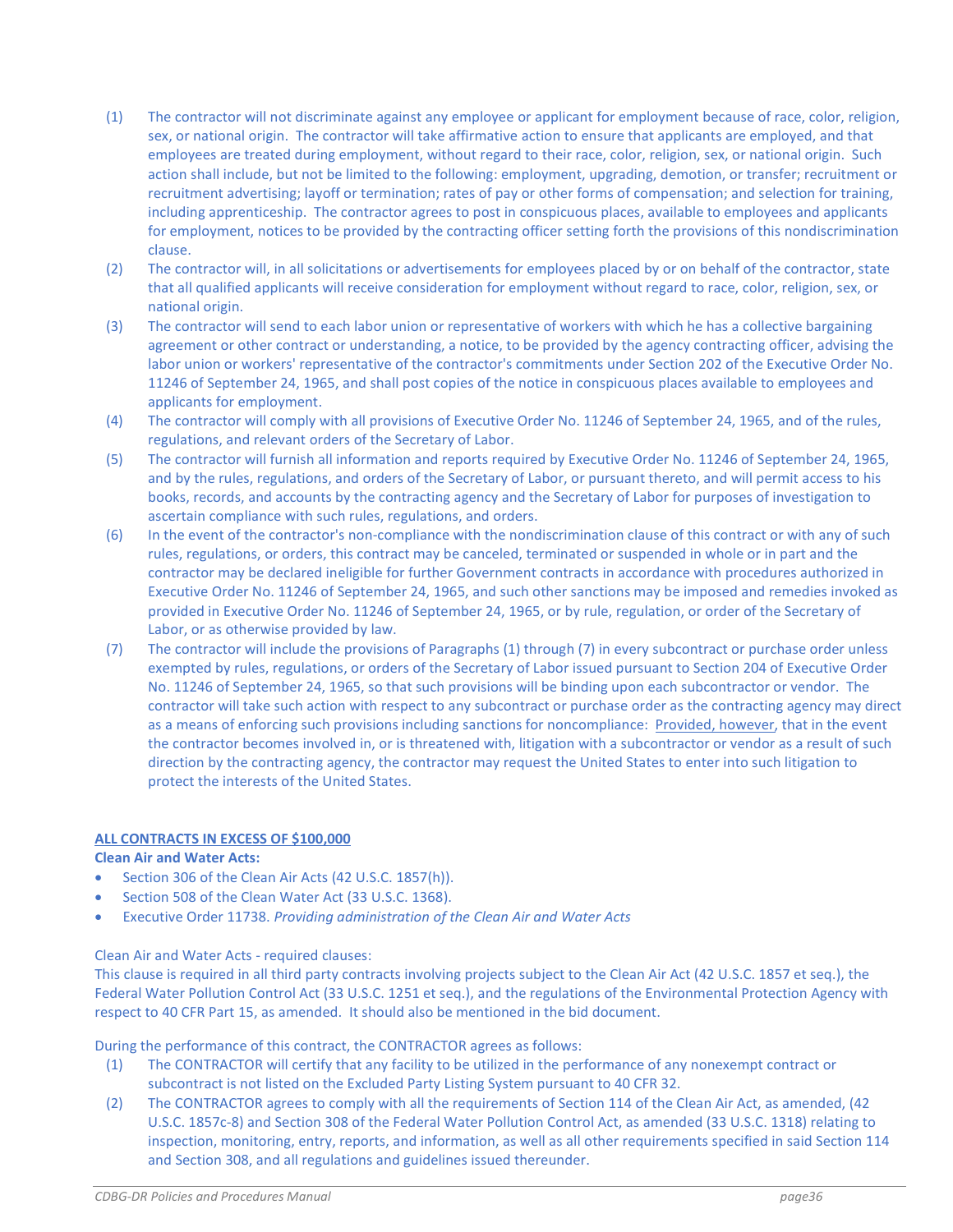- (3) The CONTRACTOR agrees that as a condition for the award of the contract, prompt notice will be given of any notification received from the Director, Office of Federal Activities, Environmental Protection Agency, indicating that a facility utilized or to be utilized for the contract is under consideration to be listed on the Excluded Party Listing System.
- (4) The CONTRACTOR agrees that it will include or cause to be included the criteria and requirements in Paragraph (1) through (4) of this section in every nonexempt subcontract and require every subcontractor to take such action as the Government may direct as a means of enforcing such provisions.

#### ALL CONSTRUCTION CONTRACTS IN EXCESS OF \$2,000

#### Federal Labor Standards

In addition to the preceding provisions, all construction contracts in excess of \$2,000 must include the Federal Labor Standards Provisions (verbatim) found in Appendix 2 under Required Contract Provisions. (Housing rehabilitation contracts of less than 8 units are excluded from this requirement.)

Federal Labor Standards Provisions (verbatim) found in Appendix 2, including:

- Davis-Bacon and Related Acts
- Contract Work Hours and Safety Standard Act
- Copeland Anti-kickback Act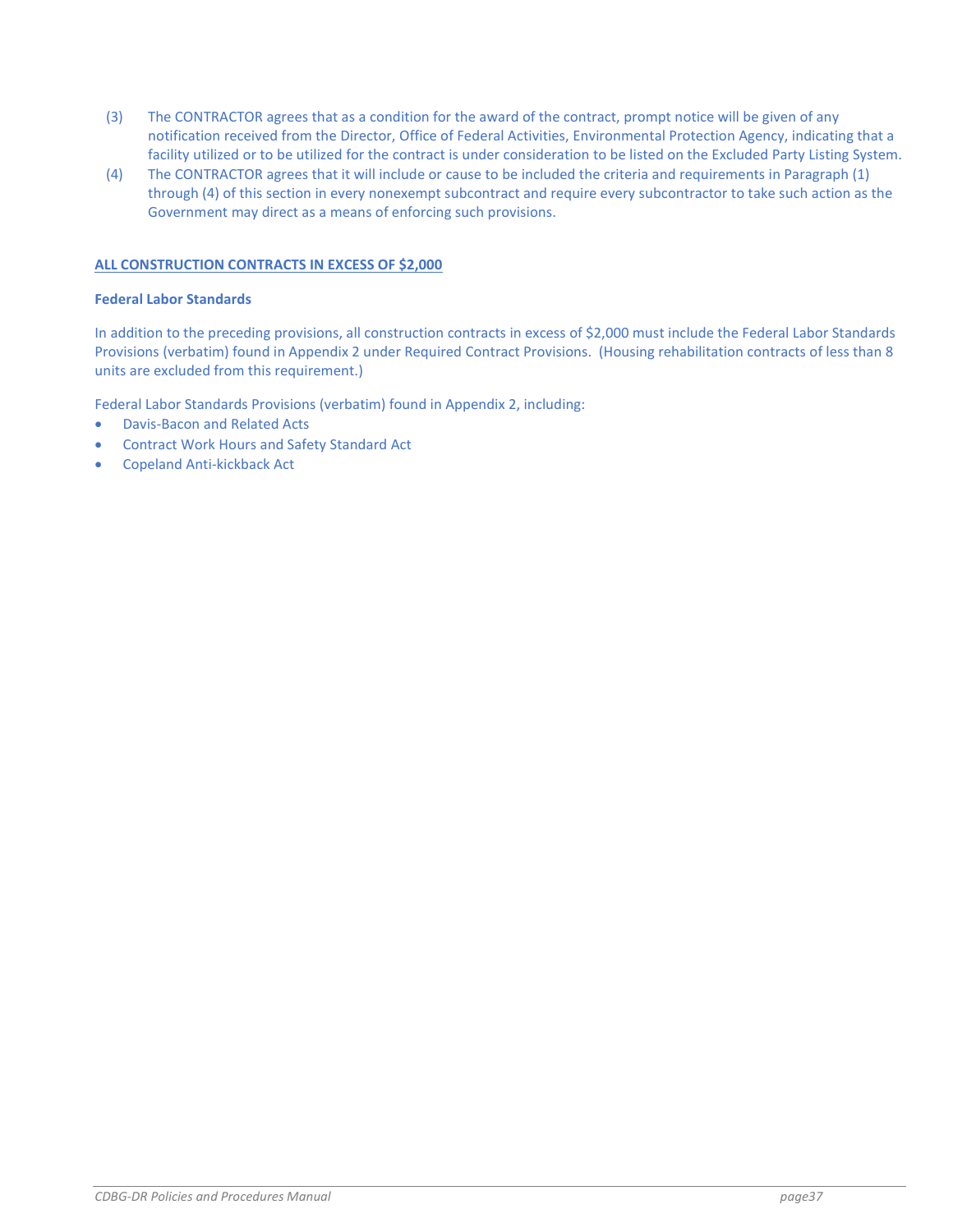# SECTION 3

Responsible Personnel or Unit: IEDA Section 3 Coordinator (Steven Stransky), Section 3 Technical Data Manager (Don Dursky), Technical Project Managers (Makaria Kirianov, Joe Bohlke, Jeff Geerts), & Section 3 Clerical Support (Hayley Crozier).

### **Overview**

This chapter describes Section 3 of the Housing and Urban Development Act of 1968 [12 U.S.C. 1701u and 24 CFR Part 75] and its applicability to HUD-funded projects.

Section 3 is HUD's legislative directive for ensuring that economic opportunities resulting from HUD financial assistance, including employment, job training, and contracting are, to the greatest extent feasible, directed to low- and very low-income persons. The regulations seek to ensure that public housing residents and low- and very low- income persons, and the businesses that employ these individuals, are notified about the expenditure of HUD funds in their community and encouraged to seek opportunities, if created.

A Section 3 Worker is defined as any worker who currently fits or when hired within the past five years fit at least one of the following categories, as documented:

- 1) The worker's income for the previous or annualized calendar year is below the applicable income limit established by HUD;
- 2) The worker is employed by a Section 3 business concern; or
- 3) The worker is a YouthBuild participant.

A Targeted Section 3 Worker is defined as a Section 3 worker who fits one of the following categories:

- 1) a worker employed by a Section 3 business concern; or
- 2) a worker who currently fits or when hired fit at least one of the following categories, as documented within the past five years:
	- a. Living within one mile of the project, or if fewer than 5,000 people live within one mile of the project, within a circle centered on the project that is sufficient to encompass a population of 5,000 people; or
	- b. a YouthBuild participant

A Section 3 Business Concern is defined as a business in which:

- 1) At least 51% owned by low- or very low-income persons;
- 2) Over 75 percent of the labor hours performed for the business over the prior three-month period are performed by Section 3 workers; or
- 3) At least 51% owned and controlled by current public housing residents or residents who currently live in Section 8-assisted housing

The Section 3 program requires that recipients of certain HUD financial assistance, to the greatest extent feasible, provide job training, employment, and contracting opportunities for low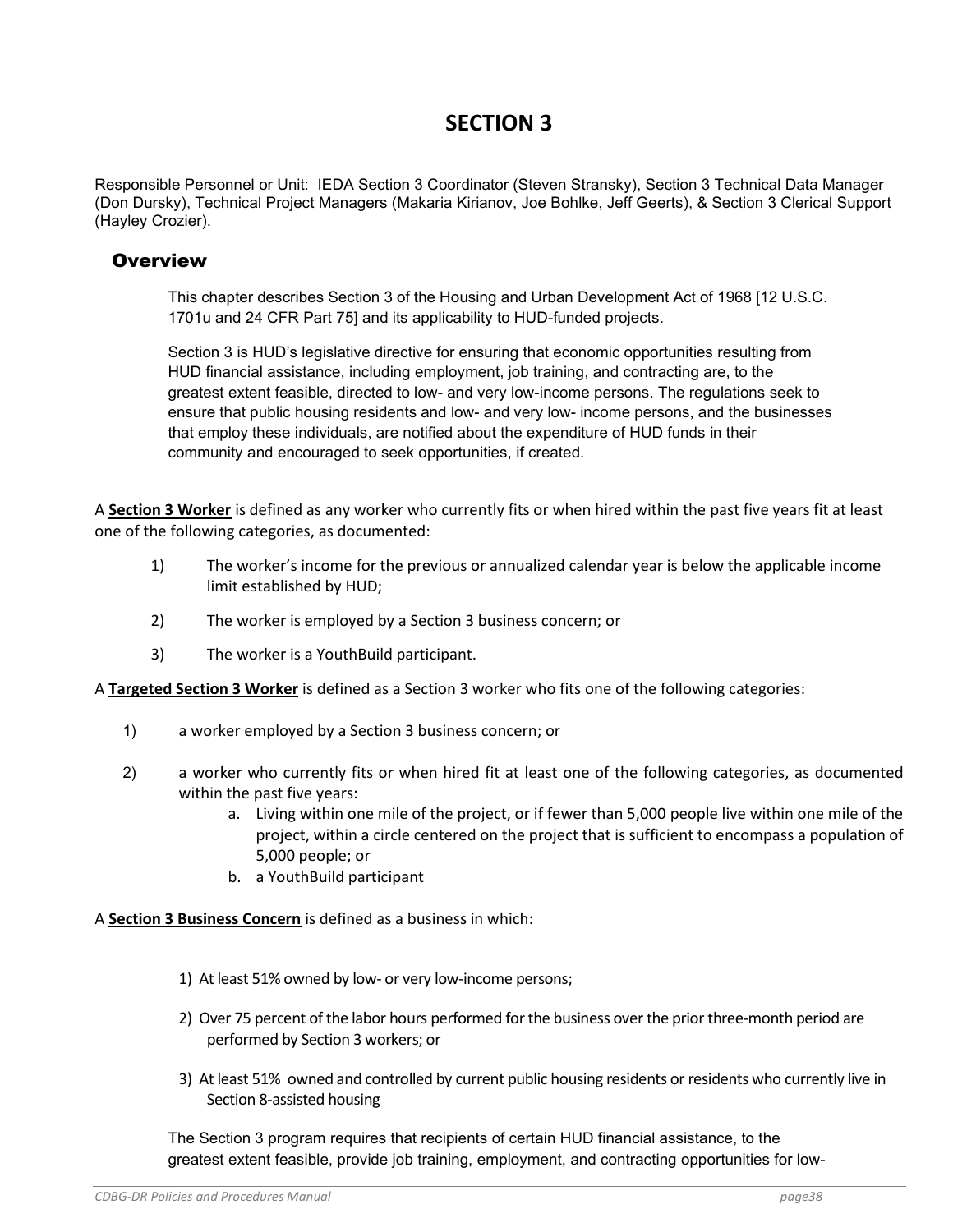or very low-income residents in connection with projects and activities in their neighborhoods.

However, recipients are not required to hire or enter into contracts with Section 3 workers or businesses simply to meet the Section 3 goals—anyone selected for contracting or employment opportunities must meet the qualifications for the job/contract being sought.

# When Section 3 Applies

Section 3 applies to projects/activities involving housing (construction, demolition, rehabilitation) or other public construction—i.e. roads, sewers, community centers, etc. Section 3 applies to HUD-funded projects when:

- The recipient has contracted with subcontractors for services, housing and/or public construction activities and the eligible HUD-funded assistance exceeds \$200,000.
- The recipient has contracted with subcontractors for HUD Lead Hazard Control and Healthy Homes programs exceeding \$100,000.

Examples of HUD assistance in which Section 3 applies include but are not limited to the following:

- Community Development Block Grants (CDBG)
- HOME Investment Partnership Assistance (HOME)
- Housing Opportunities for Persons with AIDS (HOPWA)
- Emergency Solutions Grants (ESG)

Even if HUD assistance is only a portion of the project cost, Section 3 requirements apply to the entire project once the assistance meets the threshold. Section 3 requirements do not apply to materials-only contracts.

## Compliance with Section 3

Each recipient has the responsibility to comply with Section 3 in its own operations, and ensure compliance in the operations of its contractors/subcontractors. This responsibility includes but may not be necessarily limited to:

(a) Implementing procedures designed to notify Section 3 residents about training and employment opportunities

(b) Notifying potential contractors for Section 3 covered projects of the requirements of this part, and incorporating compliance with Section 3 language in all solicitations and contracts.

(c) Facilitating the training and employment of Section 3 workers and the award of contracts to Section 3 businesses

(d) Estimating the number of labor hours utilized per project, and the projected number of labor hours to be worked by Section 3 workers.

(e) Assisting and actively cooperating with HUD in obtaining the compliance of contractors and subcontractors with the requirements of this part, and refraining from entering into any contract with any contractor where the recipient has notice or knowledge that the contractor has been found in violation of the regulations in 24 CFR part 75.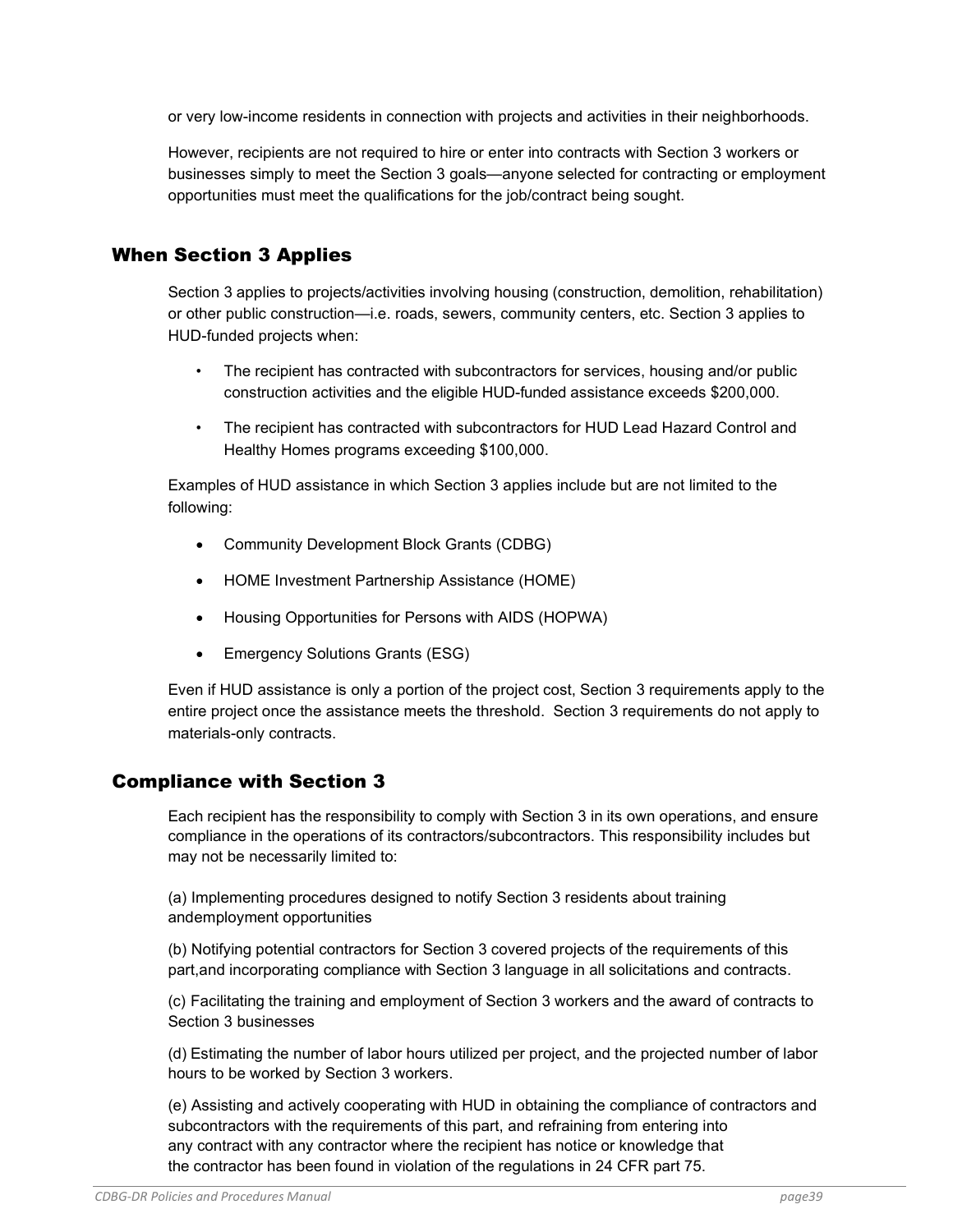(f) Documenting actions taken to comply with the requirements of this part, the results of actions taken and impediments, if any.

### Procurement & Bid Documents

HUD-funded assistance recipients must include Section 3 language in all procurement and bid documents. The required language to be included in these documents can be found in the CDBG Management Guide. In addition to the required language, recipients must include the "Intent to Comply with Section 3" form with all RFPs.

Contractors responding to bids must submit with their bid documents a signed copy of the "Intent to Comply with Section 3" form. This form will be used to collect information that recipients should use when reviewing responses to ensure compliance with Section 3 requirements.

# Selecting Contractors with Section 3

In addition to certifying new employees' level of income, Section 3 requires recipients make an effort to the "greatest extent feasible" to facilitate contracts to Section 3 businesses. By "greatest extent feasible," HUD means that recipients carrying out Section 3 projects should make every effort within their disposal to meet the regulatory requirements. This may mean going a step beyond normal notification procedures for employment and contracting procedures by developing strategies that will specifically target Section 3 workers and businesses for these types of economic opportunities.

While Iowa procurement procedures require recipients select the lowest responsible bidder when under a competitive sealed bid process, recipients may give preference to Section 3 businesses as a means of evaluation criteria for professional services contracts where proposals are solicited.

In order to give preference to Section 3 businesses during the contract awarding process, recipients must ask the contractor to certify whether or not they are a Section 3 business when soliciting for proposals. The "Intent to Comply With Section 3" form that will be provided with procurement documents and submitted by bidders will capture this information.

Remember, to be considered a Section 3 business, the business must meet the definition by satisfying one of the following requirements:

- 1) It is at least 51 percent owned and controlled by low- or very low-income persons;
- 2) Over 75 percent of the labor hours performed for the business over the prior three-month period are performed by Section 3 workers; or
- 3) It is a business at least 51 percent owned and controlled by current public housing residents or residents who currently live in Section 8-assisted housing

Section 3 businesses must be given priority in contracting for work, to the greatest extent feasible. Recipients should use the following order of priority:

- 1st: Section 3 business concerns that provide economic opportunities for section 3 workers residing within the service area or neighborhood in which the section 3 project is located; and
- 2nd: Applicants (as this term is defined in 42 U.S.C. 12899) selected to carry out HUD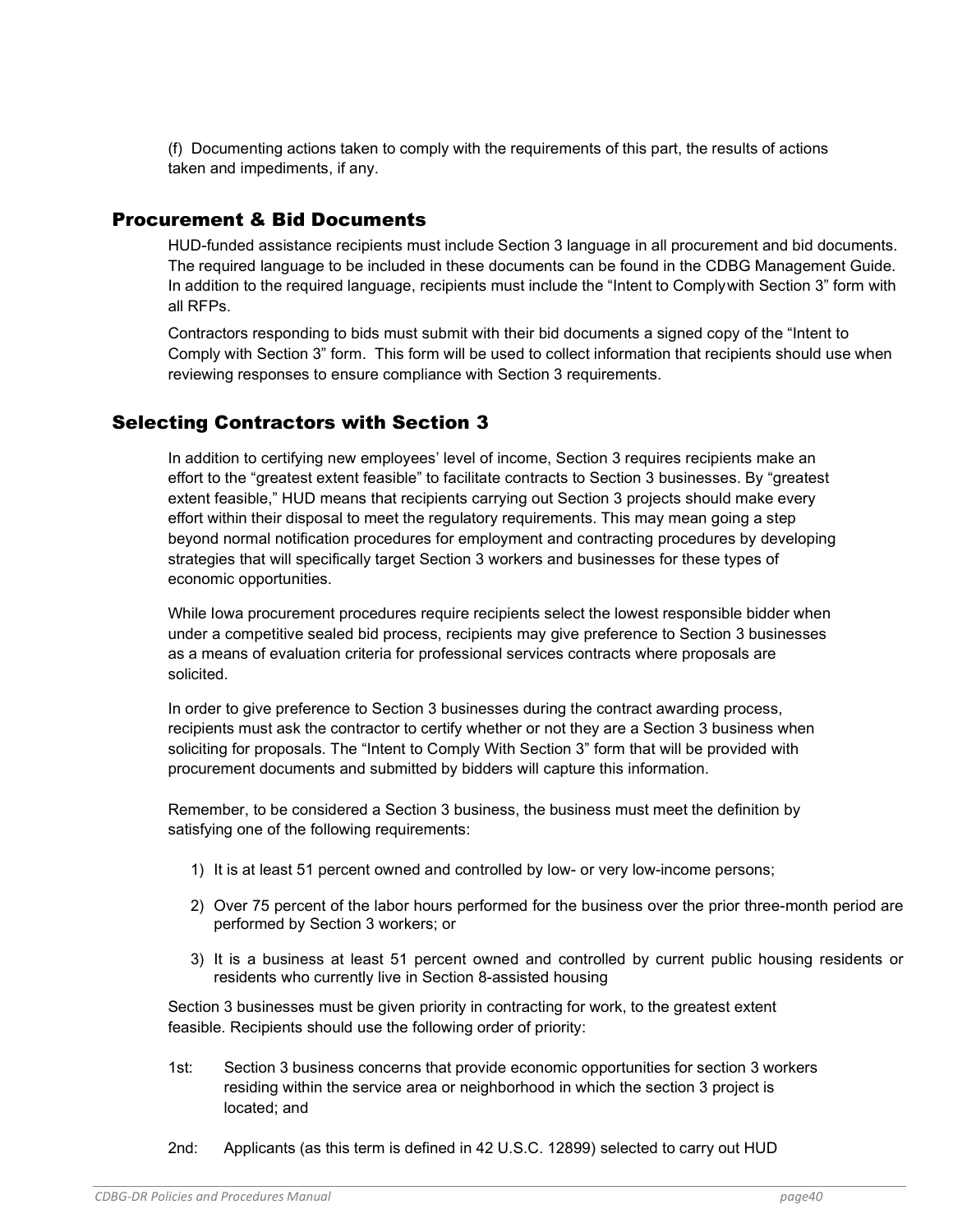Youthbuild programs (category 2 businesses);

3rd: Other section 3 business concerns.

It is important to note that Section 3 requirements at 24 CFR 75 provides only preference for contracts and subcontracts to Section 3 businesses; Eligible businesses must demonstrate that they are responsible and are able to perform successfully under the terms and conditions of proposed contracts.

## Hiring & Training with Section 3

Recipients and their contractors/subcontractors are required to give hiring and training preference to Section 3 workers, to the greatest extent feasible, when employment and training opportunities result from a HUD-funded project.

When a recipient or contractor/subcontractor has identified that a new employment or training opportunity will result from the normal completion of the HUD-funded construction and/or rehabilitation projects, the HUD-funding grant administrator should work with that entity to assist with advertising the opportunity to Section 3 residents.

Notices of employment/training opportunities must be sent to the Iowa Chapter of the National Association of Housing and Redevelopment Officials (NAHRO). Notices should be sent to the NAHRO Chapter President. Contact information can be found here: http://www.ianahro.org/contactus.cfm

NAHRO will share the notice with public housing authorities, in an effort to help reach Section 3 businesses. A sample notice for employment/training opportunities is provided in Appendix 8 of the CDBG Management Guide.

Notices of employment/training opportunities must also be posted to HUD's Opportunity Portal (https://hudapps.hud.gov/OpportunityPortal). This portal may also be used by businesses seeking Section 3 workers for open employment opportunities.

Remember, recipients are required to document affirmative steps made to meet Section 3 benchmarks when Section 3 requirements are triggered.

When giving hiring and training preference to Section 3 workers, recipients and contractor/subcontractors should use the following order of priority:

- 1st: Section 3 workers residing in the service area or neighborhood in which the section 3 project is located.
- 2nd: Participants in HUD Youthbuild programs
- 3rd: Other section 3 residents.

## Section 3 Benchmarks

Federal regulations establish numerical benchmarks for employment/training for Section 3 residents and contracts to Section 3 businesses.

Recipients, their contractors, and subcontractors will be considered to have complied with Section 3 requirements when: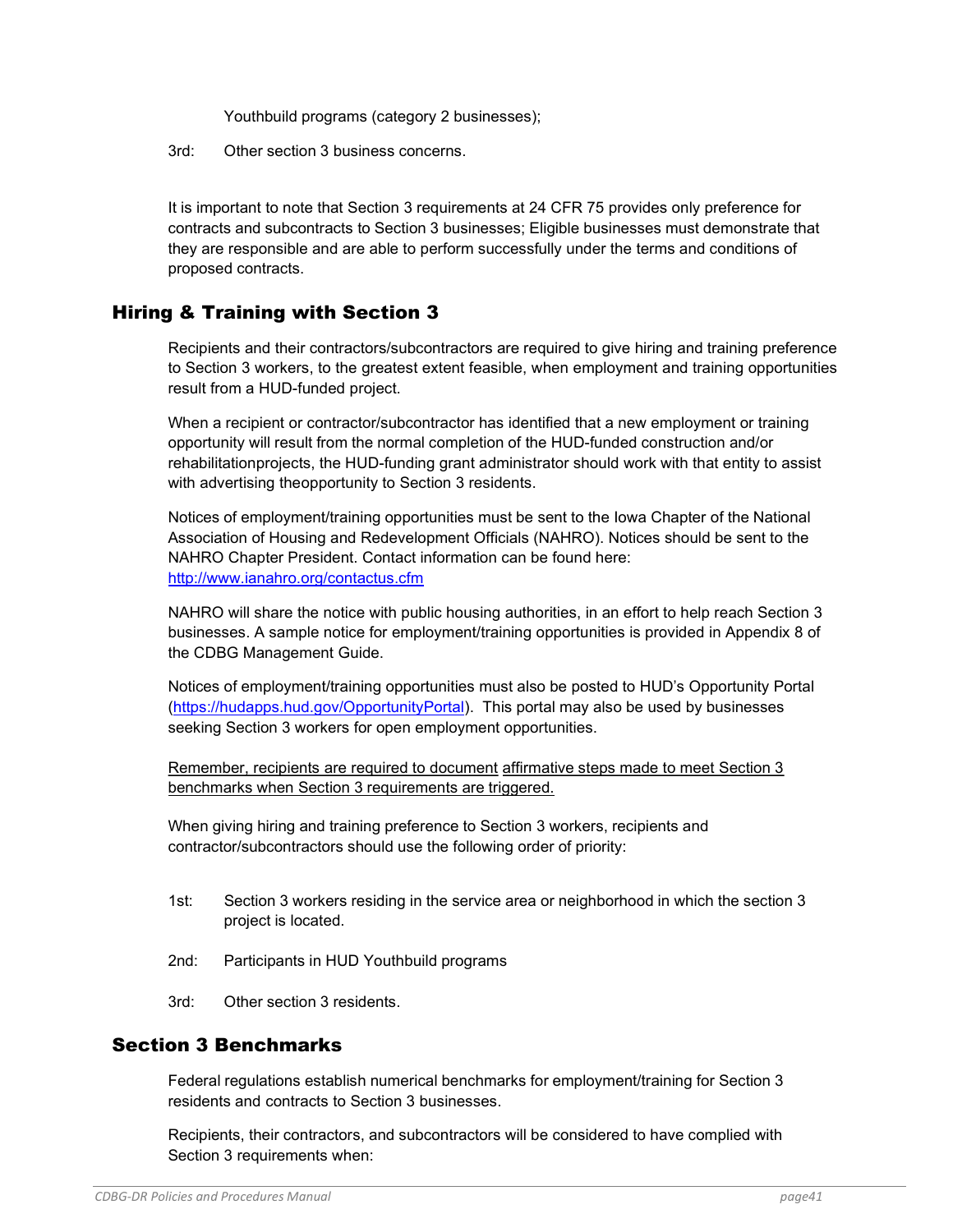Twenty five percent or more of the total number of labor hours worked by all workers on a Section 3 project are Section 3 workers, as defined herein; and

1. At least five percent of the total number of labor hours worked by all workers are Targeted Section 3 workers

A recipient that has not met the numerical goals must demonstrate that it complied with the order of priority outlined herein and explain why it was not feasible to meet the established numerical goals set forth in this section. Please refer to "Reporting requirements/ reporting forms" for more information.

Note: It is important to document efforts made to comply with Section 3. Recipient files should contain any memos, correspondence, advertisements, etc. illustrating attempts to meet Section 3 goals (e.g., to reach out to eligible persons regarding employment or training and/or business concerns). IEDA staff will review this documentation during the project on-site monitoring visit.

## Penalties for Non-Compliance

Recipients of HUD funding have the responsibility of complying with Section 3 regulations and ensuring compliance among its contractors and subcontractors. Federal code established penalties for Section 3 violations and non-compliance. (See 75.33(c))

Communities and contractors found in noncompliance with Section 3 requirements may result in:

- Sanctions from HUD
- Termination of contract for HUD funds
- Debarment or suspension from future HUD assisted contracts

Non-compliance with Section 3 can impact a community's ability to receive HUD funding in the future. The State of Iowa may not enter into a contract with any entity when the state has knowledge that the entity has been found in violation of the Section 3 regulations.

## Reporting Requirements & Forms

To report Section 3 data, recipients must analyze the number of labor hours worked on a Section 3 project, how many labor hours were worked by Section 3 Workers, and how many labor hours were worked by Targeted Section 3 Workers. Even if no labor hours were worked by Section 3 or Targeted Section 3 workers, this information must be reported to IEDA | IFA.

For all Section 3 projects employing Section 3 workers or Targeted Section 3 workers, the recipient/contractor must maintain self-certification forms indicating the Section 3 status of the worker. If the worker's household income is less than 80% of area median income, they are considered a Section 3 worker. Income limits by County are available under "Recipient Income Requirements and Census Information" on IEDA's CDBG Management Guide website: https://www.iowaeda.com/cdbg/management-guide/

Other certifications of Section 3 workers include certification from a PHA that the worker is a participant in one of its programs; certification from an employer that the worker's income from the employer is within the income limits if annualized; certification from an employer that the worker is employed by a Section 3 business concern. Please use the appropriate Certification Forms, found in the appendix to this chapter.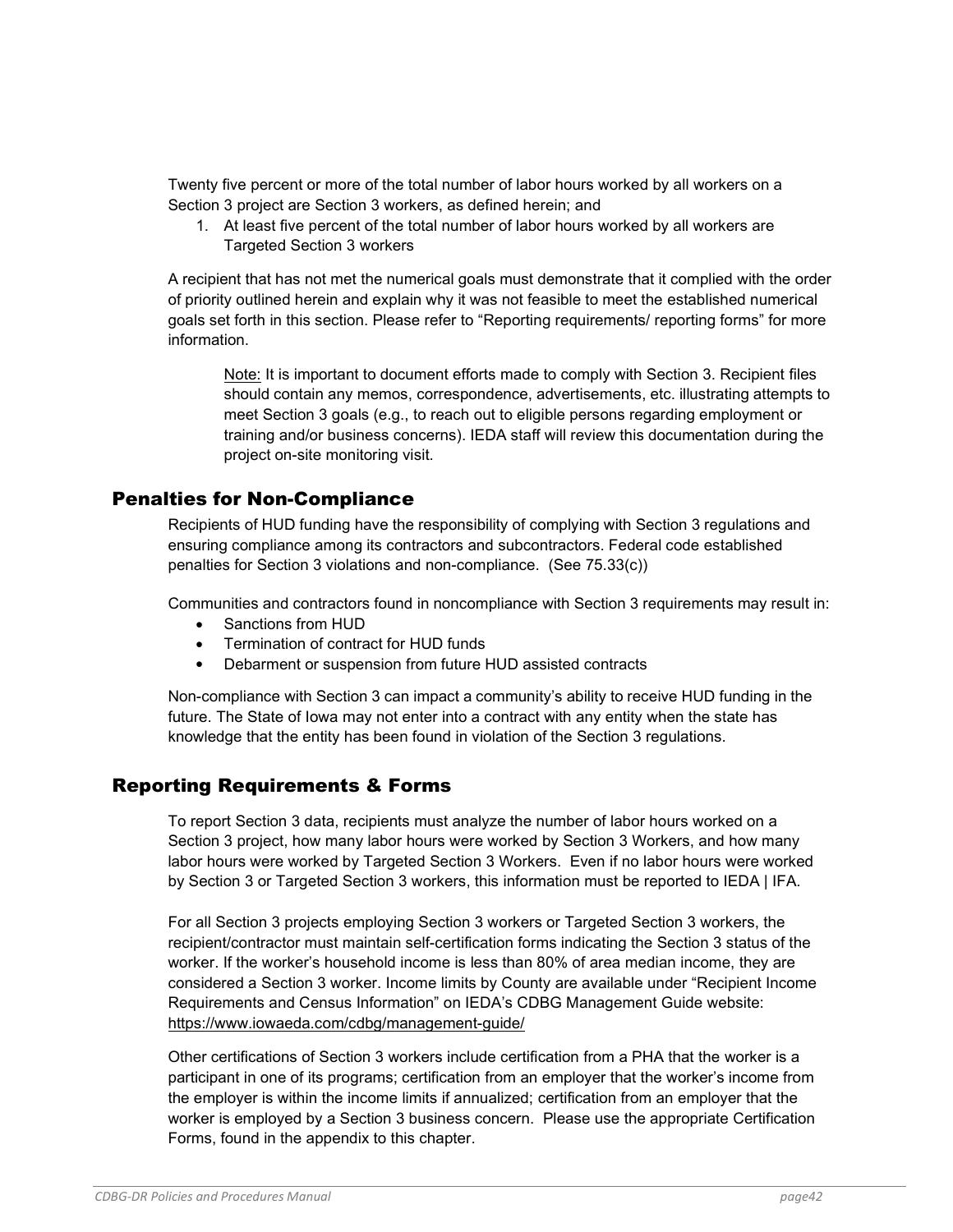To report Section 3 data to IEDA, recipients will report at project closeout through Iowagrants.gov. This will be due by December 31st of each year. As part of this report, recipients will need to report Section 3 accomplishments and/or provide a detailed explanation of why Section 3 goals were not met. Such an explanation should discuss qualitative efforts taken to comply with Section 3 and any impediments the recipient experienced in meeting Section 3 goals.

### Section 3 Business Registry/Opportunity Portal

The Section 3 Business Registry and Opportunity Portal are two online registries that connect residents to training and employment opportunities and businesses to contracting opportunities. Businesses who self-certify that they meet one of the regulatory definitions of a Section 3 business will be included in a searchable online database. The database can be used by agencies that receive HUD funds, developers, contractors, and others to facilitate the award of covered construction and non-construction contracts to Section 3 businesses.

Section 3 workers are encouraged to use the Opportunity Portal to identify businesses that may have HUD- funded employment opportunities available. Section 3 businesses are encouraged to post their training, employment and contracting opportunities to the Opportunity Portal.

HUD-funding recipients should utilize HUD's Section 3 Business Registry and Opportunity Portal to find Section 3 businesses that may be able to participate in the HUD-funded project. Recipients can search through HUD's Section 3 registry here: https://portalapps.hud.gov/Sec3BusReg/BRegistry/SearchBusiness

Businesses may register as a Section 3 Business through HUD's website here: https://portalapps.hud.gov/Sec3BusReg/BRegistry/RegisterBusiness

The Opportunity Portal can be accessed through HUD's website here: https://hudapps.hud.gov/OpportunityPortal/

It is important to note that Section 3 businesses and Section 3 workers are not entitled to receive contracts or employment opportunities simply by being listed in HUD's Section 3 Business Registry database or Opportunity Portal.

### Additional Section 3 Resources

More information, resources, and templates can be found on the IEDA CDBG Management Guide:

CDBG Management Guide | Iowa Economic Development Authority (iowaeda.com)

More information and resources on Section 3 can be found on HUD's Section 3 website here:

Section 3 - Economic Opportunities | HUD.gov / U.S. Department of Housing and Urban Development (HUD)